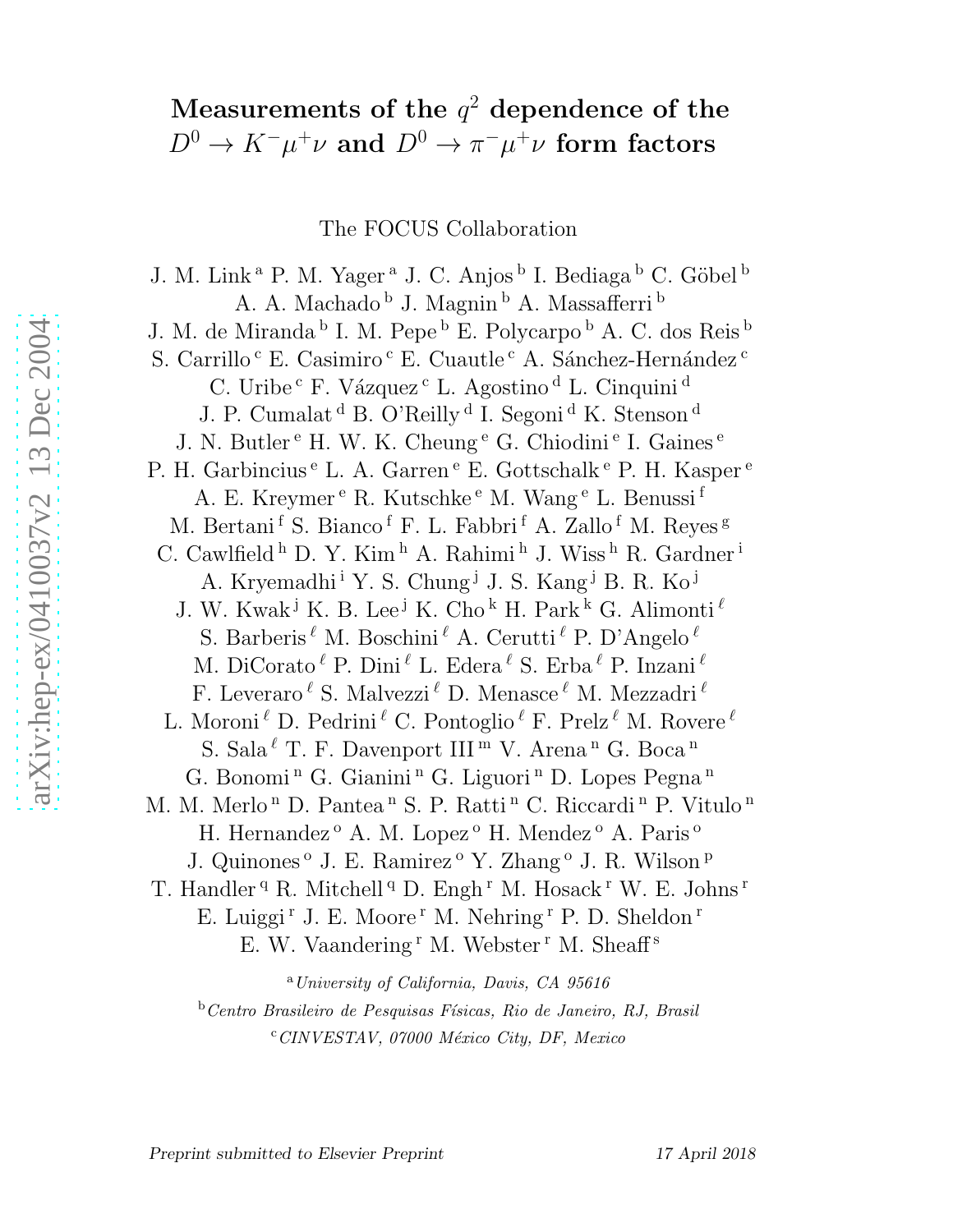<sup>d</sup>*University of Colorado, Boulder, CO 80309* <sup>e</sup>*Fermi National Accelerator Laboratory, Batavia, IL 60510* <sup>f</sup>*Laboratori Nazionali di Frascati dell'INFN, Frascati, Italy I-00044* <sup>g</sup>*University of Guanajuato, 37150 Leon, Guanajuato, Mexico* <sup>h</sup>*University of Illinois, Urbana-Champaign, IL 61801* i *Indiana University, Bloomington, IN 47405* <sup>j</sup>*Korea University, Seoul, Korea 136-701* <sup>k</sup>*Kyungpook National University, Taegu, Korea 702-701* ℓ *INFN and University of Milano, Milano, Italy* <sup>m</sup>*University of North Carolina, Asheville, NC 28804* <sup>n</sup>*Dipartimento di Fisica Nucleare e Teorica and INFN, Pavia, Italy* <sup>o</sup>*University of Puerto Rico, Mayaguez, PR 00681* <sup>p</sup>*University of South Carolina, Columbia, SC 29208* <sup>q</sup>*University of Tennessee, Knoxville, TN 37996* <sup>r</sup>*Vanderbilt University, Nashville, TN 37235* <sup>s</sup>*University of Wisconsin, Madison, WI 53706 See http://www-focus.fnal.gov/authors.html for additional author information.*

### Abstract

Using a large sample of  $D^0 \to K^- \mu^+ \nu$  and  $D^0 \to \pi^- \mu^+ \nu$  decays collected by the FOCUS photoproduction experiment at Fermilab, we present new measurements of the  $q^2$  dependence for the  $f_+(q^2)$  form factor. These measured  $f_+(q^2)$  form factors are fit to common parameterizations such as the pole dominance form and compared to recent unquenched Lattice QCD calculations. We find  $m_{\text{pole}} = 1.93 \pm 0.05 \pm 0.05$ 0.03 GeV/ $c^2$  for  $D^0 \to K^- \mu^+ \nu$  and  $m_{\text{pole}} = 1.91^{+0.30}_{-0.15} \pm 0.07$  GeV/ $c^2$  for  $D^0 \to$  $\pi^{-}\mu^{+}\nu$  and  $f_{-}^{(K)}(0)/f_{+}^{(K)}(0) = -1.7_{-1.4}^{+1.5} \pm 0.3.$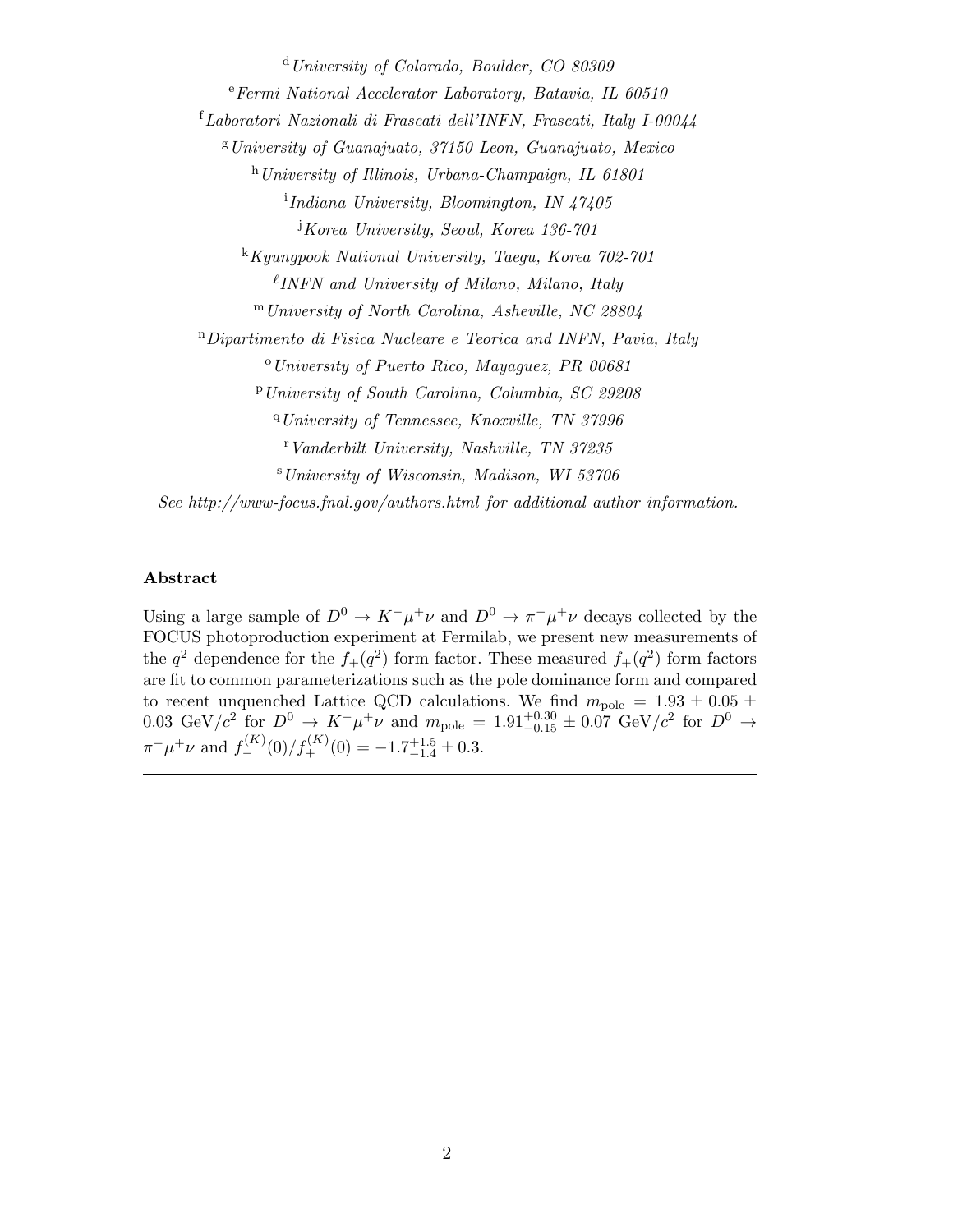### 1 Introduction

In this paper, we provide a new non-parametric measurement of the  $q^2$  evolution for the  $f_+^{(K)}(q^2)$  form factor describing the pseudoscalar decay  $D^0 \to$  $K^-\mu^+\nu$ . The measurement is presented in a form that is convenient for parametric and non-parametric comparisons to other experiments and theoretical predictions. Our  $q^2$  evolution is compared to the lattice gauge calculations in [2], and we show that fits to the  $q^2$  evolution agree with traditional parametric analyses of the data and results from other experiments. It is important[1] to make incisive tests of unquenched Lattice Gauge calculations in semileptonic decay processes such as  $D^0 \to K^- \mu^+ \nu$  and  $D^0 \to \pi^- \mu^+ \nu$  in order to ultimately reduce the substantial systematic errors on the CKM matrix in charm and related beauty processes.

Two form factors describe the matrix element for such decays according to Eq. 1

$$
M = G_F V_{cs} \left[ f_+(q^2) (P_D + P_K)_{\sigma} + f_-(q^2) (P_D - P_K)_{\sigma} \right] \bar{u}_{\mu} \gamma^{\sigma} (1 - \gamma) u_{\nu}
$$
 (1)

These lead to a differential width of the form given by Eq. 2 where  $P_K$  is the kaon momentum in the  $D^0$  rest frame and all  $f_-(q^2)$  contributions are multiplied by the square of the muon mass.<sup>1</sup>

$$
\frac{d\Gamma}{dq^2} = \frac{G_F^2}{8\pi^3 m_D} |V_{cs}|^2 |f_+(q^2)|^2 P_K \left(\frac{W_0 - E_K}{F_0}\right)^2 \left[\frac{1}{3}m_D P_K^2 + \frac{m_\mu^2}{8m_D}(m_D^2 + m_K^2 + 2m_D E_K) + \frac{1}{3}m_\mu^2 \frac{P_K^2}{F_0} + \frac{1}{4}m_\mu^2 \frac{m_D^2 - m_K^2}{m_D} Re\left(\frac{f_-(q^2)}{f_+(q^2)}\right) + \frac{1}{4}m_\mu^2 F_0 \left|\frac{f_-(q^2)}{f_+(q^2)}\right|^2\right]
$$
(2)

In Eq. 2,  $W_0 = \left(m_D^2 + m_K^2 - m_\mu^2\right)/(2m_D)$ ,  $F_0 = W_0 - E_K + m_\mu^2/(2m_D)$  and  $P_K$ ,  $E_K$  are the momenta and energy of the kaon in the  $D^0$  rest frame. Assuming  $f_-(q^2)/f_+(q^2)$  is of the order of unity as expected, the corrections due to  $f_-(q^2)$ are fairly small and, apart from the low  $q^2$  region,  $d\Gamma/dq^2 = G_F^2 |V_{cq}|^2 P_K^3 |f_+(q^2)|^2/(24\pi^3)$  is an excellent approximation.

This paper provides new measurements of the  $f_+(q^2)$  form factors for  $D^0 \to$  $K^-\mu^+\nu$  and  $D^0 \to \pi^-\mu^+\nu$  and of the ratio  $f_-(0)/f_+(0)$  for  $D^0 \to K^-\mu^+\nu$ . Our emphasis in this paper is on the *shape* of the  $q^2$  dependence rather than on its absolute normalization. As a means of comparing our result to different parameterizations commonly used in the literature, we will fit our measurements of  $f_+(q^2)$  to two different parameterizations in use: the pole form given

<sup>&</sup>lt;sup>1</sup> This form was obtained using the basic formulae in  $[3]$ .

<sup>&</sup>lt;sup>2</sup> Throughout this paper, we will assume that  $f_{-}(q^2)/f_{+}(q^2)$  is essentially independent of  $q^2$ .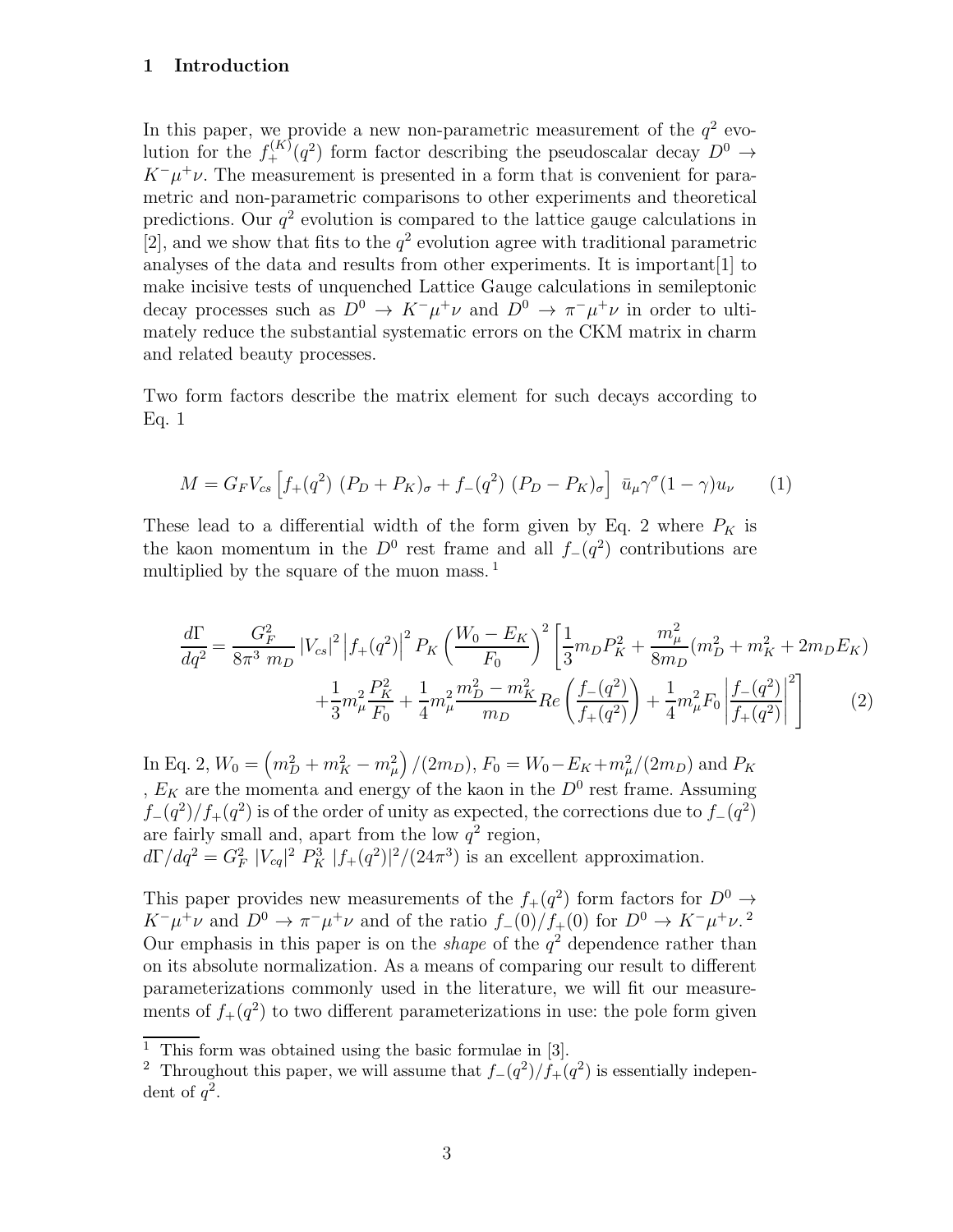by Eq. 3 and the *modified* pole form given by Eq.  $4^{3}$ .

$$
f_{+}(q^{2}) = \frac{f_{+}(0)}{1 - q^{2}/m_{\text{pole}}^{2}}
$$
\n(3)

$$
f_{+}(q^{2}) = \frac{f_{+}(0)}{(1 - q^{2}/m_{D^{*}}^{2})(1 - \alpha q^{2}/m_{D^{*}}^{2})}
$$
\n(4)

Throughout this paper, unless explicitly stated otherwise, the charge conjugate is also implied when a decay mode of a specific charge is stated.

#### 2 Experimental and analysis details

The data for this paper were collected in the photoproduction experiment FOCUS during the Fermilab 1996–1997 fixed-target run. In FOCUS, a forward multi-particle spectrometer is used to measure the interactions of high energy photons on a segmented BeO target. The FOCUS detector is a large aperture, fixed-target spectrometer with excellent vertexing and particle identification. Most of the FOCUS experiment and analysis techniques have been described previously [4,5,6]. In this section we describe the cuts used both in the nonparametric analysis described in Section 3 as well as the parametric analysis described in Section 4.

The non-parametric part of this analysis is based on a sample of  $\approx 13,000$ decays of the form  $D^{*+} \to D^0 \pi^+$ , where  $D^0 \to K^- \mu^+ \nu$ . To isolate the  $D^0 \to$  $K^-\mu^+\nu$  topology, we required that the muon, and kaon tracks appeared in a secondary vertex with a confidence level exceeding 1%. In order to suppress backgrounds from higher multiplicity charm decays, we isolated the  $K^-\mu^+$ vertex from other tracks (not including tracks from the primary vertex) by requiring that the maximum confidence level for another track to form a vertex with the candidate be less than 1%. The  $D^*$  decay pion was required to lie in the primary vertex.

The muon track, when extrapolated to the shielded muon arrays, was required to match muon hits with a confidence level exceeding 1% and all other tracks were required to have confidence level less than 1%. The muon candidate was allowed to have at most one missing hit in the 6 planes comprising our inner muon system and a momentum exceeding 10  $GeV/c$ . In order to suppress

<sup>&</sup>lt;sup>3</sup> In this form, the parameter  $\alpha$  gives the deviation of  $f_+(q^2)$  from spectroscopic pole dominance where  $m_{D^*} = m_{D^*} = 2.112 \text{ GeV}/c^2$  for  $D^0 \rightarrow K^- \mu^+ \nu$  and  $m_{D^*} =$  $m_{D^{+*}} = 2.010 \text{ GeV}/c^2 \text{ for } D^0 \to \pi^- \mu^+ \nu$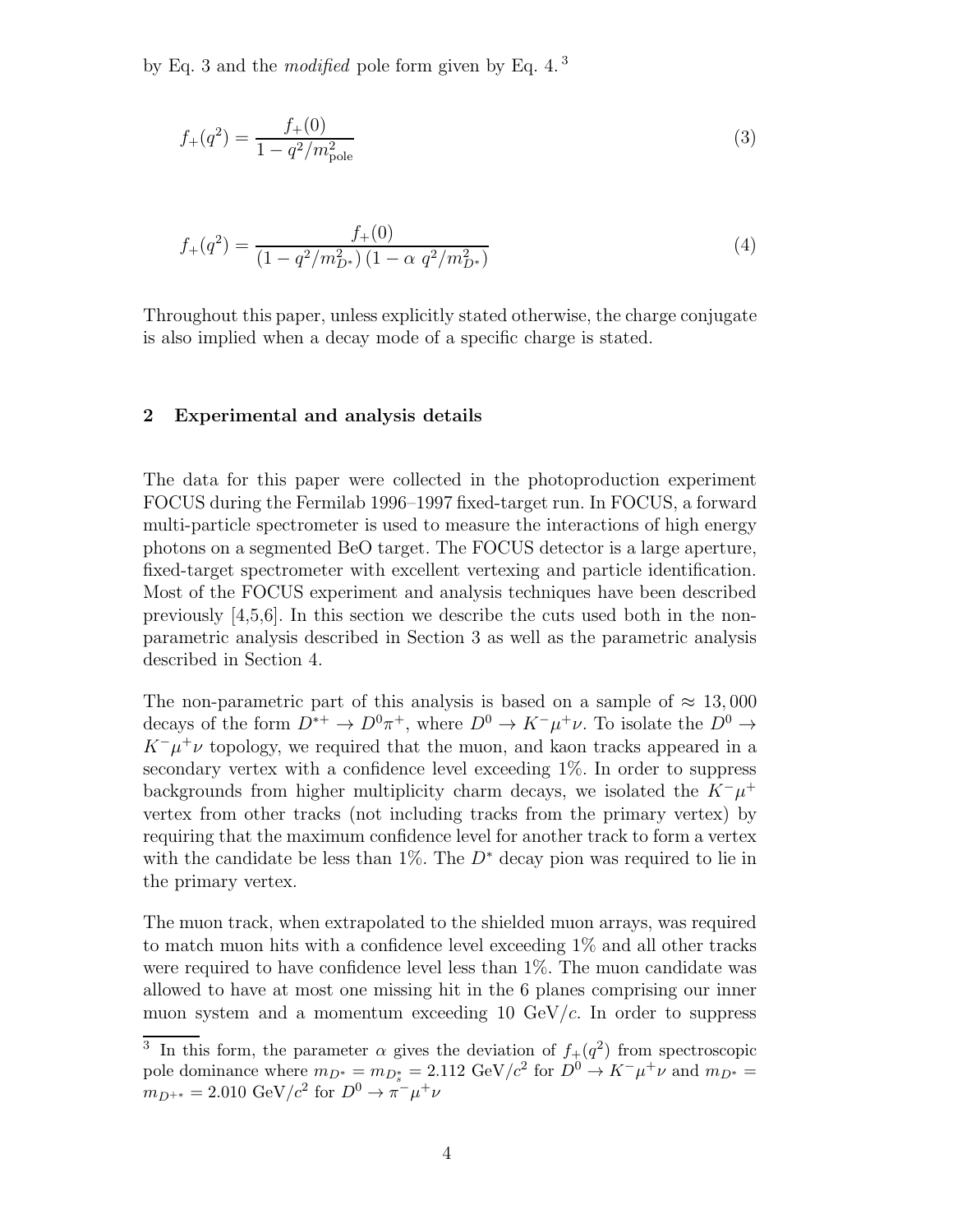muons from pions and kaons decaying within our apparatus, we required that each muon candidate had a confidence level exceeding 1% to the hypothesis that it had a consistent trajectory through our two analysis magnets. The kaon was required to have a Cerenkov light pattern more consistent with that of a kaon than that of a pion by 1 unit of log likelihood [6]. Non-charm and random combinatorial backgrounds were reduced by requiring a detachment between the vertex containing the  $D^0 \to K^-\mu^+\nu$  and the primary production vertex of at least 5 standard deviations.

Possible background from  $D^0 \to K^-\pi^+$ , where a pion is misidentified as a muon, was reduced by requiring the reconstructed  $K^-\mu^+$  mass to be less than 1.812 GeV/ $c^2$ . Finally we put a cut on the confidence level (CL<sub>closure</sub>) that the event was consistent with the hypothesis  $D^0 \to K^-\mu^+\nu$  that will be described below.



Fig. 1. The  $D^* - D$  mass difference distribution for events satisfying our signal selection cuts. The points with error bars are for wrong-sign subtracted data. The histogram shows the mass difference distribution obtained in data for the wrong sign events. The solid curve shows the wrong-sign subtracted  $\delta m$  distribution obtained in Monte Carlo; while the dashed histogram shows the  $\delta m$  distribution of wrong-sign Monte Carlo events. There is an excess of 12,840 opposite charge combinations over same charge combinations where the  $D^* - D$  mass difference was less than 0.160  ${\rm GeV}/c^2$ .

The  $\delta m \equiv m(K^-\mu^+\nu^-\pi^+) - m(K^-\mu^+\nu)$  distribution for our tagged  $D^0 \to$  $K^-\mu^+\nu$  candidates is shown in Figure 1. Several of the distributions shown in Figure 1 are wrong-sign subtracted meaning that combinations where the  $D^*$  decay pion have the same charge as the kaon are subtracted from those where the decay pion and kaon have the opposite charge. Figure 1 was created using our standard [7] line-of-flight neutrino closure technique. Briefly, the standard neutrino closure method assumes the reconstructed D momentum vector points along the displacement between the secondary and primary vertex. This leaves a two-fold ambiguity on the neutrino momentum. For Figure 1, we use the neutrino momentum that resulted in the lower  $\delta m$ . Figure 1 illustrates the necessity of making a wrong-sign subtraction, since the wrong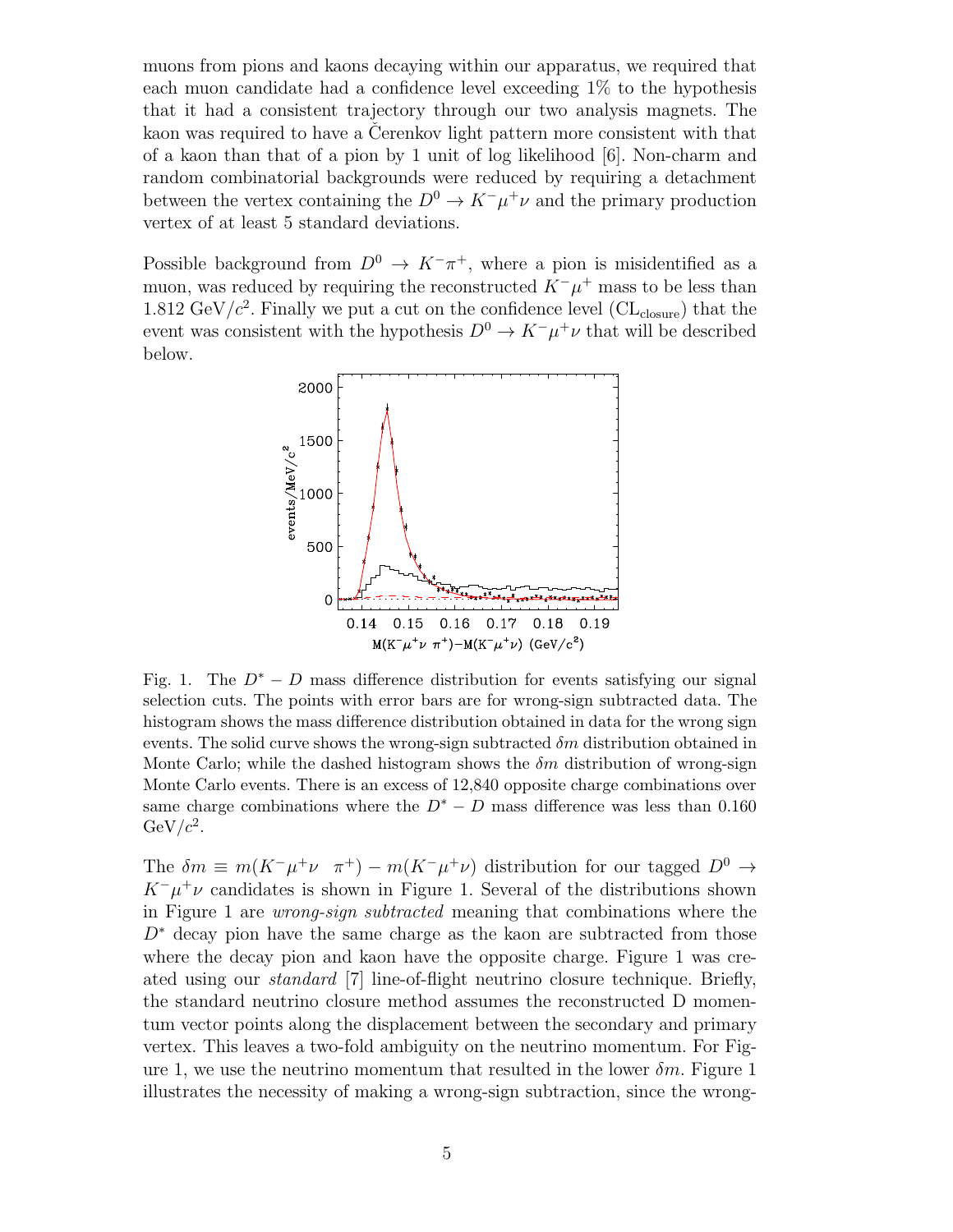sign fraction in the data is much larger than predicted by our charm Monte Carlo, indicating the presence of a non-negligible non-charm background in the data. We believe that this non-charm background is right-sign, wrong-sign symmetric.

We next describe the cuts used for the two-dimensional fit analysis described in Section 4. One of the principal motivations for this analysis, was to compare the decay widths for  $D^0 \to \pi^- \mu^+ \nu$  and  $D^0 \to K^- \mu^+ \nu$  and extract the ratio  $f_{+}^{(\pi)}(0)/f_{+}^{(K)}(0)$ . As such, the analysis cuts used for the two-dimensional analysis are somewhat different than those previously described for the deconvolution analysis in order to reduce systematic uncertainty on the ratio. Several additional cuts on the muon candidate were applied to remove contamination from electrons. The kaon, in  $D^0 \to K^-\mu^+\nu$ , was required to have a Čerenkov light pattern more consistent with that for a kaon than with that for a pion by 3 units of log likelihood. The pion track, in  $D^0 \to \pi^- \mu^+ \nu$ , was required to have a Cerenkov light pattern more consistent with that of a pion than that of a kaon by 3 units of log likelihood. For both the pion from  $D^0 \to \pi^- \mu^+ \nu$ decay as well as the  $D^{*+}$  decay pion, we further required that no other hypothesis was favored over the pion hypothesis by more than 6 units of likelihood. The pion in  $D^0 \to \pi^- \mu^+ \nu$  was required to have a momentum greater than 14  $GeV/c$ , and the  $D^*$  decay pion was required to have a momentum greater than 2.5 GeV/c. A  $D^* - D$  mass difference cut of  $\delta m < 0.154$  GeV/c<sup>2</sup> was applied. Finally the hadron-muon mass was required to exceed 1  $\text{GeV}/c^2$ .

To improve the  $q^2$  resolution for both the parametric and non-parametric analyses, we developed an alternative neutrino closure technique that we will call  $\overline{D}^*$  cone closure. We require that the  $K^-\mu^+\nu$  reconstructs to the mass of a  $D^0$  and the  $K^-\mu^+\nu\pi^+$  reconstructs to the mass of  $D^{*+}$ . When viewed in the  $K^-\mu^+$  rest frame, these constraints place the neutrino momentum vector on a cone about the  $D^*$  decay pion where both the neutrino energy and cone halfangle are determined from the mass constraints and the well measured  $K^-$ ,  $\mu^{+}$ , and  $\pi^{+}$  momentum vectors. We then sample all azimuths for the neutrino in this cone, reconstruct the lab frame  $D^0$  momentum vector, and choose the azimuth where the  $D^0$  is most consistent with pointing to the primary vertex based on minimizing a  $\chi^2$  variable. In order to further reduce backgrounds, we required  $CL_{closure} > 1\%$  where  $CL_{closure}$  is a confidence level based this minimal  $\chi^2$ .

Averaged over all detected  $D^0 \to K^-\mu^+\nu$  events, the Monte Carlo predicted a rather non-Gaussian  $q^2$  resolution with an r.m.s. width of 0.22 GeV<sup>2</sup>/ $c^2$  using the D<sup>∗</sup> cone closure technique. The correlation between the generated and reconstructed  $q^2$  is illustrated in Figure 2.

It was important to test the fidelity of the simulation with respect to the reproducibility of the  $q^2$  resolution. To do this, we studied tagged, fullyreconstructed  $D^0 \to K^-\pi^+\pi^+\pi^+$  decays from  $D^{*+} \to D^0\pi^+$  where, as a test, one of the  $D^0$  decay pions was reconstructed using our neutrino cone closure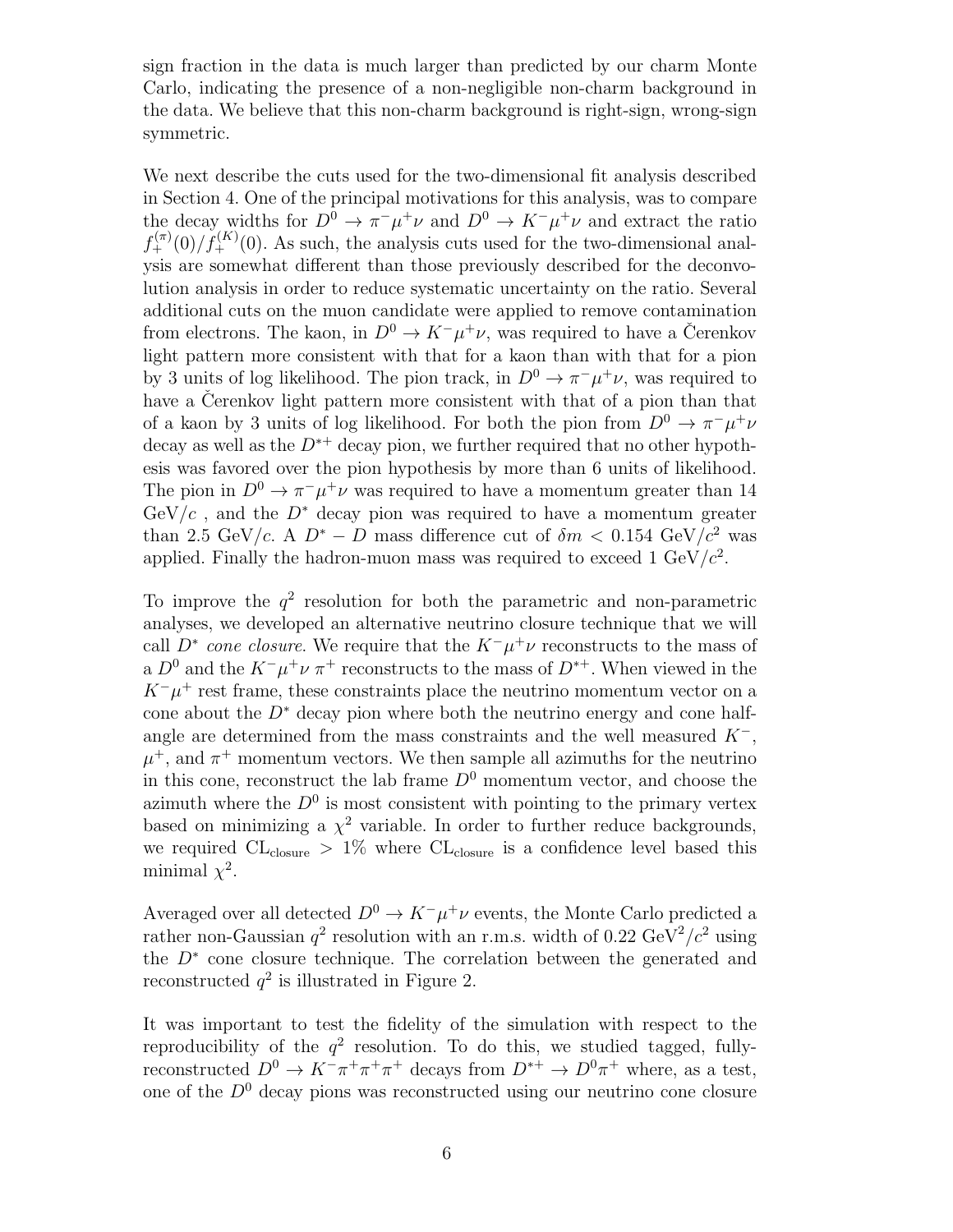

Fig. 2. A scatter plot of  $q^2$  reconstructed by the cone closure technique and the true, generated  $q^2$  in Monte Carlo events. We show the line where  $q^2$  generated equals  $q^2$  reconstructed.

technique. We then reconstructed the  $q^2$  using the neutrino closure and compared it to a precisely reconstructed  $q^2$  obtained from the magnetically reconstructed "neutrino" pion. The difference between these two  $q^2$  values provided a resolution distribution obtained from data that could then be compared to the same resolution distribution obtained using tagged  $D^0 \to K^- \pi^+ \pi^+ \pi^+$  in our Monte Carlo. The Monte Carlo resolution distribution was a good match to the observed resolution distribution.

## 3 Non-parametric analysis of  $f_+^{(K)}(q^2)$

We begin with a description of the method used to correct for the effects of acceptance and  $q^2$  resolution. We will call this our *deconvolution* technique. The goal of the deconvolution is to produce a set of  $f^2_+(q_i^2)$  that represents measured  $f_+^{(K)}(q^2)$  values - each averaged over the (narrow) width of the  $q_i^2$ *reporting* bins. Under the assumption that  $f_-(q^2)/f_+(q^2)$  is on the order of unity, Eq. 2 implies that the number of events expected in a given  $q^2$  bin is proportional to  $|f_+(q^2)|^2$ . Our Monte Carlo is used to determine the fraction of events reconstructed in a given  $q^2$  bin that were generated in another  $q^2$ bin. This information, along with the  $f_{+}^{(K)}(q^2)$  distribution used in the original generation<sup>4</sup> of the  $D^0 \to K^-\mu^+\nu$  Monte Carlo sample, was combined to form a square matrix that linearly relates a vector of the predicted number of events reconstructed in each  $q^2$  bin to a column vector of assumed  $f^2_+(q_i^2)$  values.

$$
\begin{pmatrix}\nn_1 \\
n_2 \\
\vdots\n\end{pmatrix} = \eta \begin{pmatrix}\nN_{11}/\tilde{f}_+^2(q_1^2) & N_{12}/\tilde{f}_+^2(q_2^2) & \cdots \\
N_{21}/\tilde{f}_+^2(q_1^2) & N_{22}/\tilde{f}_+^2(q_2^2) & \cdots \\
\vdots & \cdots & \ddots\n\end{pmatrix} \begin{pmatrix}\nf_+^2(q_1^2) \\
f_+^2(q_2^2) \\
\vdots\n\end{pmatrix}
$$
\n(5)

<sup>4</sup> The sample was generated assuming  $f_{-}(q^2)/f_{+}(q^2) = -0.7$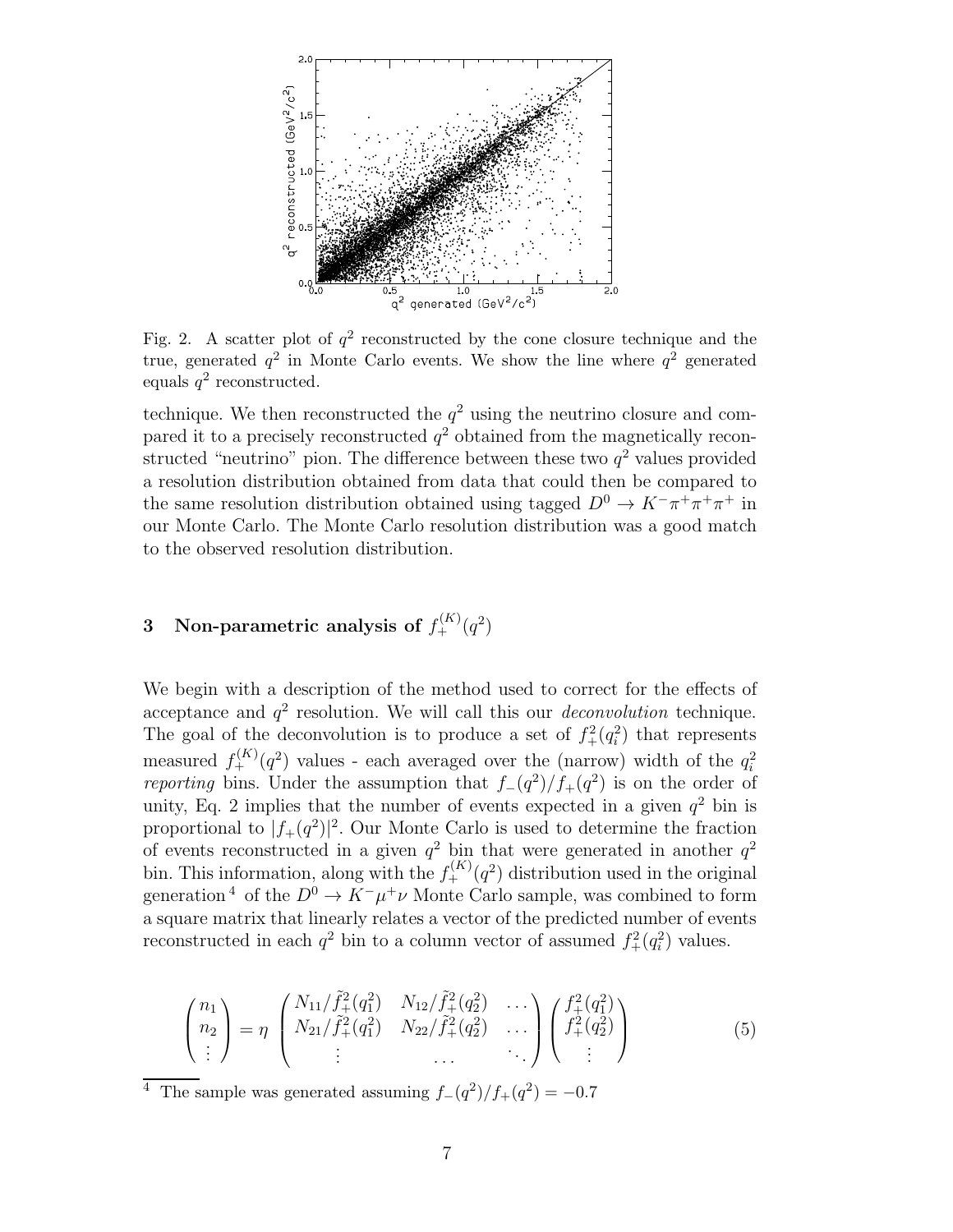In Eq. 5,  $n_i$  are the number of events that are observed in the *i*th  $q^2$  bin,  $\eta$  is the ratio of the observed to the number of generated events,  $N_{ij}$  is the number of Monte Carlo events that were generated in  $q^2$  bin j that reconstruct in  $q^2$ bin *i*,  $\tilde{f}_+^2(q_i^2)$  are the input  $f_+^2(q^2)$  used in the Monte Carlo generation, and  $f_+^2(q_i^2)$  are the true form factors that describe the data.

With reference to Eq. 5, the "deconvolved"  $f^2_+(q_i^2)$  is then given by the inverse of the square matrix times the first column vector that consists of the observed number of events reconstructed in each  $q^2$  bin. We will call the inverse of this matrix the *deconvolution* matrix with components  $D_{ij}$ . In this notation:  $f_+^2(q_i^2) = \sum_j D_{ij} n_j.$ 

We performed the sum  $f^2_+(q_i^2) = \sum_j D_{ij} n_j$  by using a separate, weighted histogram for each  $f^2_+(q_i^2)$ . Each  $f^2_+(q_i^2)$  is a sum of weights over all events where the event weight  $D_{ij}$  where i is  $q_i^2$  reporting bin and j is the reconstructed  $q_j^2$  bin for that event. We perform a wrong-sign subtraction by multiplying the deconvolution weight  $D_{ij}$  by  $+1$  if the kaon of the event had the opposite sign of the  $D^*$  decay pion and -1 otherwise. Our charm background correction is based on a Monte Carlo, which incorporates all known charm decays and charm decay mechanisms. The charm background was normalized to the same number of  $D^{*+} \to D^0 \pi^+$ ,  $D^0 \to K^- \pi^+$  events observed in the data. We subtract known backgrounds by deducting the deconvolution weights for the background events predicted by our charm Monte Carlo. Figure 3 compares the  $f_+(q_i^2)$  values obtained with and without the background subtraction.<sup>5</sup> Figure 3 shows that most of the charm background is expected in the high  $q<sup>2</sup>$  region, and once the background is subtracted, the data is an excellent fit to the pole form. In the range  $\delta m < 0.16 \text{ GeV}/c^2$ , the expected, wrong-sign subtracted background yield from our Monte Carlo was found to be 12.6 % of the total number of events in this  $\delta m$  range when using our baseline cuts.

The deconvolution was obtained by summing the weights of all events with  $\delta m < 0.16 \text{ GeV}/c^2$ . A ten bin deconvolution matrix was used, with the overflow bin dropped. Given that our bin width,  $0.18 \text{ GeV}^2/c^2$ , is comparable to our r.m.s.  $q^2$  resolution, adjacent  $f_+(q_i^2)$  values have a strong, negative correlation (typically - 65%) and the error bars are thus significantly inflated over naive counting statistics errors. Table 1 summarizes of our non-parametric  $f_+^{(K)}(q^2)$  measurements for  $D^0 \to K^-\mu^+\nu$  along with the correlation matrix. The  $f_+^{(K)}(q^2)$  values are normalized such that  $f_+(0) = 1$ .

<sup>&</sup>lt;sup>5</sup> The covariance between two  $q^2$  reporting bins is given by the sum of the product of event weights for the two reporting bins. We take the square root of the  $f^2_+(q_i^2)$ returned by the fit and make the appropriate adjustment to the variances obtained from the diagonal elements of the covariance matrix.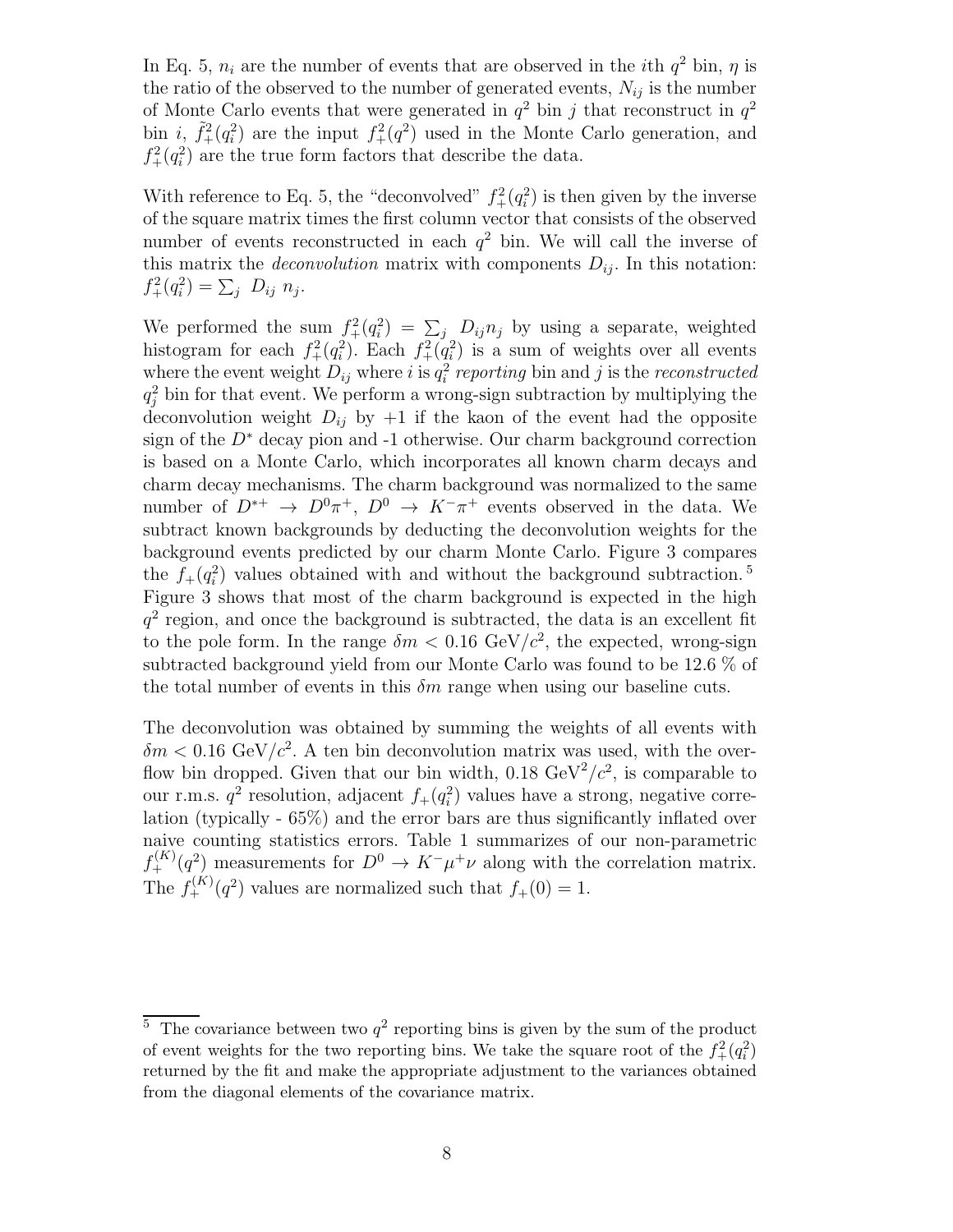

Fig. 3. The deconvolved  $f_+^{(K)}(q^2)$  for  $D^0 \to K^- \mu^+ \nu$  events using nine, 0.18 GeV<sup>2</sup>/ $c^2$ bins. The triangular points are before the known charm backgrounds were subtracted. The square points are after subtraction for known charm backgrounds. The line shows the pole form with  $m_{\text{pole}} = 1.91 \text{ GeV}/c^2$  – the value obtained from a fit to the displayed  $f_{+}^{(K)}(q^2)$  points. After background subtraction, the confidence level of the fit to the pole form is 87%. A fit to the modified pole form produced an  $\alpha$ parameter of 0.32 with a confidence level of 82%.

| Measurements of $f_{\perp}^{(1)}(q^2)$ for $D^0 \to K^- \mu^+ \nu$ along with the 9 $\times$ 9 matrix of relative<br>correlation coefficients. |  |                                                                                                           |  |  |  |  |  |  |  |  |  |
|------------------------------------------------------------------------------------------------------------------------------------------------|--|-----------------------------------------------------------------------------------------------------------|--|--|--|--|--|--|--|--|--|
|                                                                                                                                                |  | $f_{+}(q_i^2)$                                                                                            |  |  |  |  |  |  |  |  |  |
|                                                                                                                                                |  | $0.09$   $1.01 \pm 0.03$   $1$   $1.00$   $-0.63$   $0.25$   $-0.10$   $0.03$   $-0.01$   $0.00$   $0.00$ |  |  |  |  |  |  |  |  |  |

Table 1 Measurements of  $f$  ${}_{+}^{(K)}(q^2)$ ) for  $D^0 \to K^-\mu$  $+\nu$  along with the 9  $\times$  9 matrix of relative

| $\dot{\imath}$ | $q_i^2$ | $f_{+}(q_i^2)$  |                | 1       | $\overline{2}$ | 3       | $\overline{4}$ | 5       | 6       | 7       | 8       | 9       |
|----------------|---------|-----------------|----------------|---------|----------------|---------|----------------|---------|---------|---------|---------|---------|
| $\mathbf{1}$   | 0.09    | $1.01 \pm 0.03$ | 1              | 1.00    | $-0.63$        | 0.25    | $-0.10$        | 0.03    | $-0.01$ | 0.00    | 0.00    | 0.00    |
| $\overline{2}$ | 0.27    | $1.11 \pm 0.05$ | $\overline{2}$ | $-0.63$ | 1.00           | $-0.68$ | 0.29           | $-0.11$ | 0.04    | $-0.01$ | 0.01    | $-0.01$ |
| 3              | 0.45    | $1.15 \pm 0.07$ | 3              | 0.25    | $-0.68$        | 1.00    | $-0.68$        | 0.27    | $-0.10$ | 0.03    | $-0.01$ | 0.01    |
| $\overline{4}$ | 0.63    | $1.17 \pm 0.08$ | $\overline{4}$ | $-0.10$ | 0.29           | $-0.68$ | 1.00           | $-0.65$ | 0.26    | $-0.09$ | 0.03    | $-0.02$ |
| $\overline{5}$ | 0.81    | $1.24 \pm 0.09$ | $\overline{5}$ | 0.03    | $-0.11$        | 0.27    | $-0.65$        | 1.00    | $-0.65$ | 0.23    | $-0.08$ | 0.03    |
| 6              | 0.99    | $1.45 \pm 0.09$ | 6              | $-0.01$ | 0.04           | $-0.10$ | 0.26           | $-0.65$ | 1.00    | $-0.60$ | 0.20    | $-0.07$ |
| 7              | 1.17    | $1.47 \pm 0.11$ | $\overline{7}$ | 0.00    | $-0.01$        | 0.03    | $-0.09$        | 0.23    | $-0.60$ | 1.00    | $-0.58$ | 0.19    |
| 8              | 1.35    | $1.48 \pm 0.16$ | 8              | 0.00    | 0.01           | $-0.01$ | 0.03           | $-0.08$ | 0.20    | $-0.58$ | 1.00    | $-0.56$ |
| 9              | 1.53    | $1.84 \pm 0.19$ | 9              | 0.00    | $-0.01$        | 0.01    | $-0.02$        | 0.03    | $-0.07$ | 0.19    | $-0.56$ | 1.00    |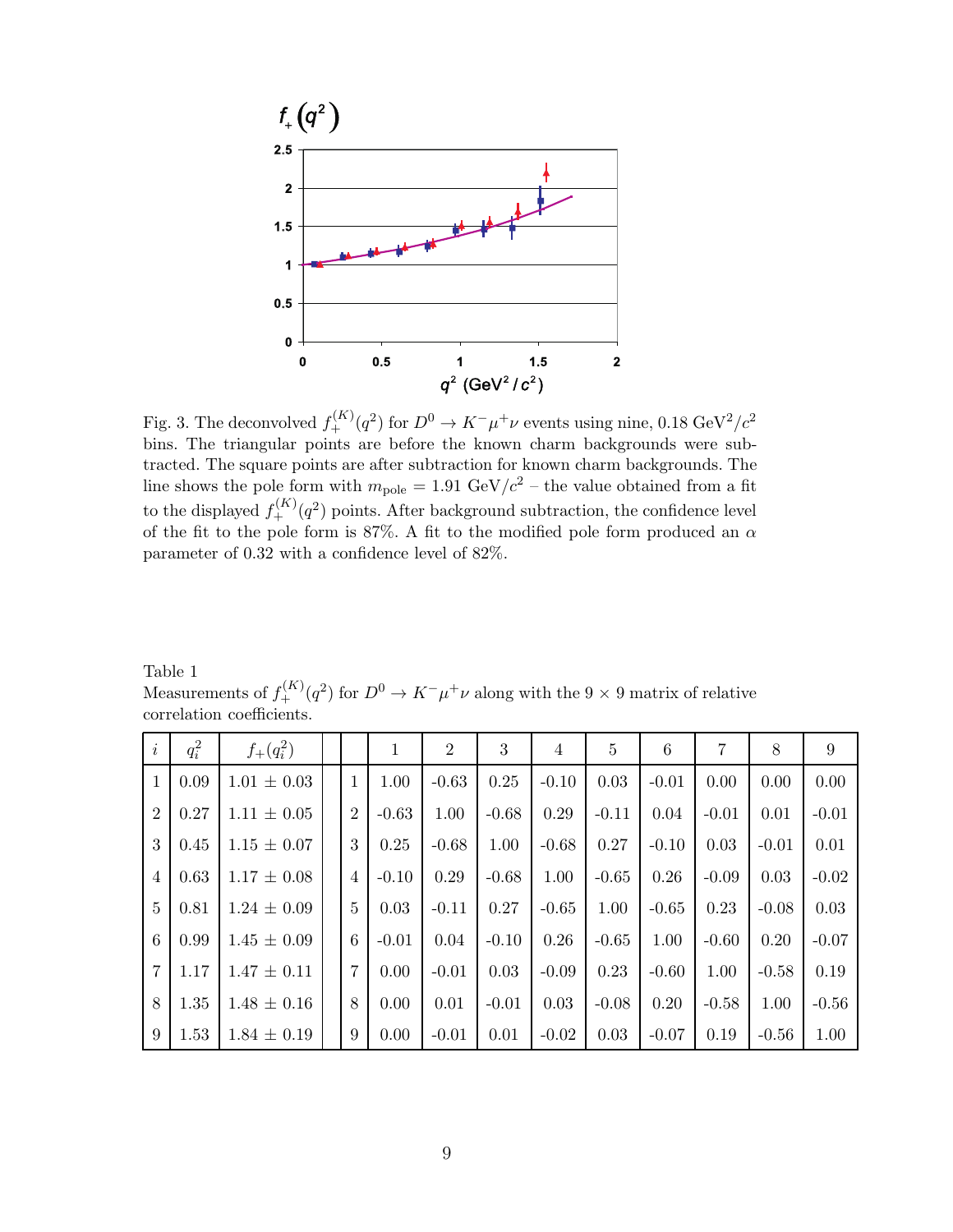### 4 Parameterized  $f_+(q^2)$  forms for  $D^0 \to K^-\mu^+\nu$  and  $D^0 \to \pi^-\mu^+\nu$

In this section we present values of the  $m_{\text{pole}}$  and  $\alpha$  parameters for the pole form (Eq. 3) and modified pole form (Eq. 4) as well as the ratio  $f^{(K)}_-(0)/f^{(K)}_+(0)$ . For the case of  $D^0 \to K^- \mu^+ \nu$  we have done this directly from a  $\chi^2$  fit of the non-parametric  $f_+^{(K)}(q^2)$  values illustrated in Figure 3 as well as from a two-dimensional binned likelihood fit to the  $q^2$  and  $\cos \theta_\ell$  scatterplot where  $\theta_{\ell}$  is the angle between the  $\nu$  and the D direction in the  $\mu\nu$  rest frame. Because of the much larger background contamination in the Cabibbo suppressed  $D^0 \to \pi^- \mu^+ \nu$ , only the two-dimensional binned likelihood fit was employed to extract  $f_+^{(K)}(q^2)$  parameters for this mode. We begin with a discussion of the results from the two-dimensional fit.

Information on parameterized  $f_{+}^{(K)}(q^2)$  and  $f_{-}^{(K)}(0)/f_{+}^{(K)}(0)$  is obtained by using a weighting technique that is similar to that described in [7]. We use a binned version of the fitting technique developed by the E691 collaboration [8] for fitting decay intensities where the kinematic variables that rely on reconstructed neutrino kinematics are poorly measured. The observed number of events in each  $q^2$ -cos  $\theta_{\ell}$  bin is compared to a prediction based on signal intensity as well as background contributions.

The signal component is constructed from a weighted Monte Carlo. The signal Monte Carlo was initially generated using nominal values for  $f_-(0)/f_+(0)$  and  $m_{\text{pole}}$ . Both the generated as well as the reconstructed kinematic variables were stored for each event. The signal prediction for a given fit iteration is then computed by weighting each event within a given reconstructed kinematic bin by the intensity evaluated using the generated kinematic variables for the current set of fit parameters divided by the generated intensity.

A variety of possible backgrounds were included for our two processes. These included general charm background based on our charm Monte Carlo as well as specific backgrounds that create peaks in the  $\delta m$  distribution. For the case of  $D^0 \to \pi^- \mu^+ \nu$ , the specific backgrounds included  $K^- \mu^+ \nu$ ,  $K^- \pi^0 \mu^+ \nu$ ,  $\overline{K}^0 \pi^- \mu^+ \nu$  and  $\rho^- \mu \nu$ ; while for  $D^0 \to K^- \mu^+ \nu$  this included  $K^- \pi^0 \mu^+ \nu$ . In all cases, the shape of the backgrounds were determined from our Monte Carlo that incorporated known decay intensities. The branching ratio of each specific background relative to the two signal processes were allowed to float, but a  $\chi^2$  (likelihood penalty term) was included to tie a given background's branching ratio relative to the signal to the measured values within their known uncertainties. The yield of  $\overline{D}^0 \to K^- \mu^+ \nu$  deduced from a fit to its  $q^2$ -cos $\theta_\ell$ scatterplot served as an estimate of this important background in the fit to the  $q^2$ -cos  $\theta_\ell$  scatterplot for  $D^0 \to \pi^- \mu^+ \nu$ . A more complete description of this fitting procedure along with our value for  $f_{+}^{(\pi)}(0)/f_{+}^{(K)}(0)$  appears in a companion paper [9].

Figure 4 shows how the  $q^2$  and  $\cos \theta_\ell$  projections predicted by the fit compare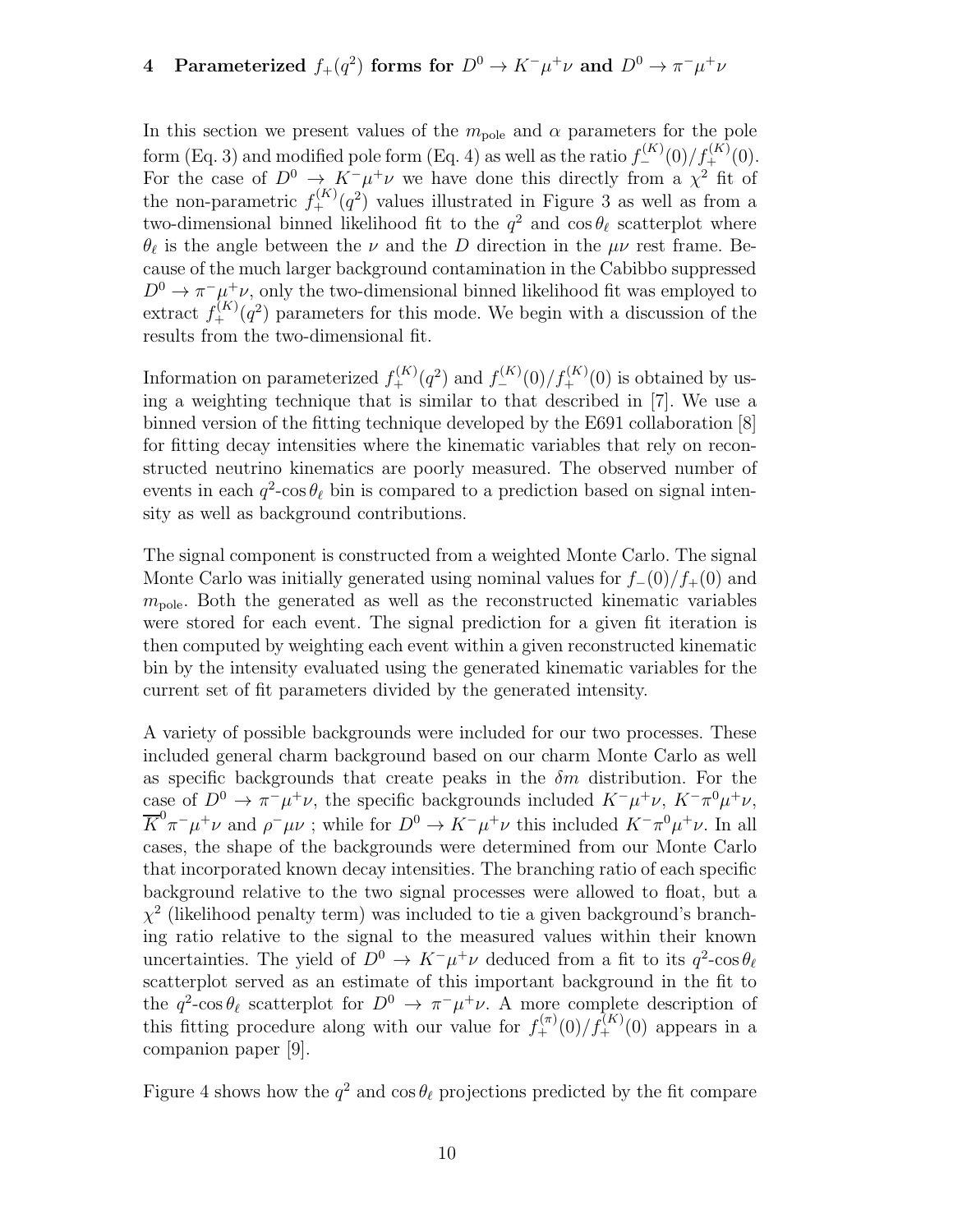

Fig. 4. The  $q^2$  and  $\cos \theta_\ell$  projections of the two-dimensional fit compared to the data histogram for both  $D^0 \to \pi^- \mu^+ \nu$  (upper row) and  $D^0 \to K^- \mu^+ \nu$  (lower row). For the case of  $D^0 \to \pi^- \mu^+ \nu$ , the peaking backgrounds included the sum of  $K^-\mu^+\nu$ ,  $K^-\pi^0\mu^+\nu$ ,  $\overline{K}^0\pi^-\mu^+\nu$  and  $\rho^-\mu\nu$ ; while for  $D^0 \to K^-\mu^+\nu$  they included  $K^-\pi^0\mu^+\nu$ .

to the data as well as the various signal and background components of these projections. The results relevant to  $D^0 \to K^-\mu^+\nu$  are  $m_{\text{pole}} = 1.93 \pm 0.05 \pm 0.05$ 0.03 GeV/ $c^2$ ,  $\alpha = 0.28 \pm 0.08 \pm 0.07$ , and  $f_{-}^{(K)}(0)/f_{+}^{(K)}(0) = -1.7_{-1.4}^{+1.5} \pm 0.3$ .

The systematic error was determined by comparing results using different event selections, alternative fit methods, and looking at the consistency of results between split samples. We begin with some of the many alternative event selections that were investigated. A  $f_{+}^{(K)}(q^2)$  and  $f_{-}^{(K)}(0)/f_{+}^{(K)}(0)$  measurement was obtained from fits where each of these cuts was varied relative to our baseline: the detachment of the secondary vertex from the primary vertex was varied from 4 to 12 standard deviations, the secondary vertex was required to lie out of all target material, the momentum cut on the muon was raised from 10 to 25 GeV/c, the secondary isolation cut was tightened from  $\langle 1\%$ to  $< 0.1\%$  and the confidence level on the secondary vertex was raised from  $> 1\%$  to  $> 15\%$ . The split sample compared the form factor information for particles to that for antiparticles. Various alternative fits were employed. For example, in some fits, the two pole masses were allowed to float while keeping  $f^{(K)}_-(0)/f^{(K)}_+(0)$  fixed compared to our standard fit where all three parameters were free to float. In another fit variant, the fit was performed on the  $\delta m$  -  $q^2$ scatter plot as opposed to the  $q^2$  -  $\cos \theta_\ell$  scatterplot.

Finally a fit to  $m_{\text{pole}}$  was made directly from the non-parametric  $f_{+}^{(K)}(q^2)$ results illustrated in Figure 3. This fit minimized a  $\chi^2$  given by given by Eq.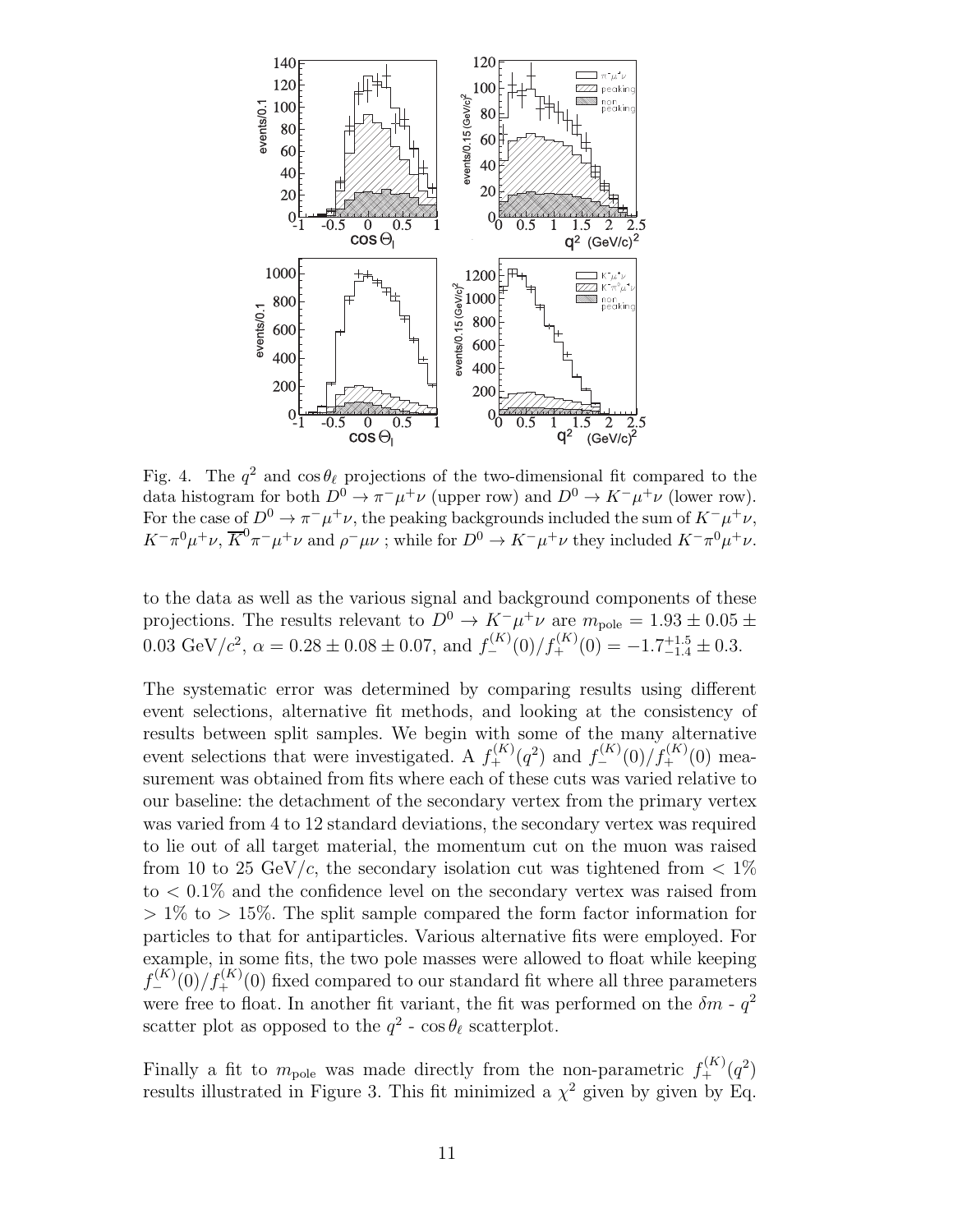$$
\chi^2 = \sum_{i} \sum_{j} \left( f_{+}(q_i^2)^{(m)} - f_{+}(q_i^2)^{(p)} \right) C_{ij}^{-1} \left( f_{+}(q_j^2)^{(m)} - f_{+}(q_j^2)^{(p)} \right) + \left( \frac{b-1}{\sigma_b} \right)^2 \tag{6}
$$

where the sum runs over all reporting bins,  $C^{-1}$  is the inverse of the covariance matrix,  $f_+(q_i^2)^{(m)}$  are the measured  $f_+^{(K)}(q^2)$  values, and  $f_+(q_i^2)^{(p)}$ are the predicted  $f_+^{(K)}(q^2)$  within the parameterization. The second term is a likelihood penalty term that parameterizes uncertainty in the level of the charm background. The parameter  $b$  is a background multiplier that multiplies the expected Monte Carlo background yield and  $\sigma_b$  is our estimate of its uncertainty. The parameterized  $f_+(q_i^2)^{(p)}$  depends on a normalization parameter  $f_+(0)$  and a shape parameter  $m_{\text{pole}}$ . This fit returned a pole mass of  $m_{\text{pole}} = 1.91 \pm 0.04 \pm 0.05 \text{ GeV}/c^2$  which is in remarkably good agreement with  $m_{\text{pole}} = 1.93 \pm 0.05 \pm 0.03 \text{ GeV}/c^2$ -the value obtained from the two-dimensional, parametric fit. Again, the systematic error of the fit to the non-parametric  $f_+^{(K)}(q^2)$  was obtained by checking its stability against a variety of different fit variants, cut variants, assumed background levels, and  $f_{-}/f_{+}$  assumptions.

Using a procedure identical to the parametric procedure used for  $D^0 \rightarrow$  $K^-\mu^+\nu$ , we find  $m_{\text{pole}}$  value for  $D^0 \to \pi^- \mu^+\nu$  is  $m_{\text{pole}} = 1.91^{+0.30}_{-0.15} \pm 0.07 \text{ GeV}/c^2$ . The systematic error on this result included an additional important cut variant consisting of raising the log-likelihood difference between the kaon and pion Cerenkov hypothesis from 3 to 5 and in the process reducing the fraction of kaons misidentified as pions by about a factor of two.

### 5 Summary

Figure 5 compares our  $f_+(q_i^2)$  measurements to a recent [2] Lattice QCD calculation  $6$  and our best fit values for  $m_{pole}$  in the pole mass parameterization (Eq. 3) and  $\alpha$  in the modified pole mass parameterization (Eq. 4). We obtained a value of  $f_{-}^{(K)}(0)/f_{+}^{(K)}(0) = -1.7_{-1.4}^{+1.5} \pm 0.3$  that is also consistent with the value that can be derived from information in [2]. A tabular summary of the data of Figure 5 and its correlation matrix has appeared in Table 1 of Section 3.

Our fit to the  $m_{pole}$  parameter in pole mass parameterization was  $m_{pole}$  =  $1.93 \pm 0.05 \pm 0.03$  GeV/ $c^2$ . This is compared to previous published data in

<sup>&</sup>lt;sup>6</sup> We re-scaled their calculations to insure that  $f_+(0) = 1$ .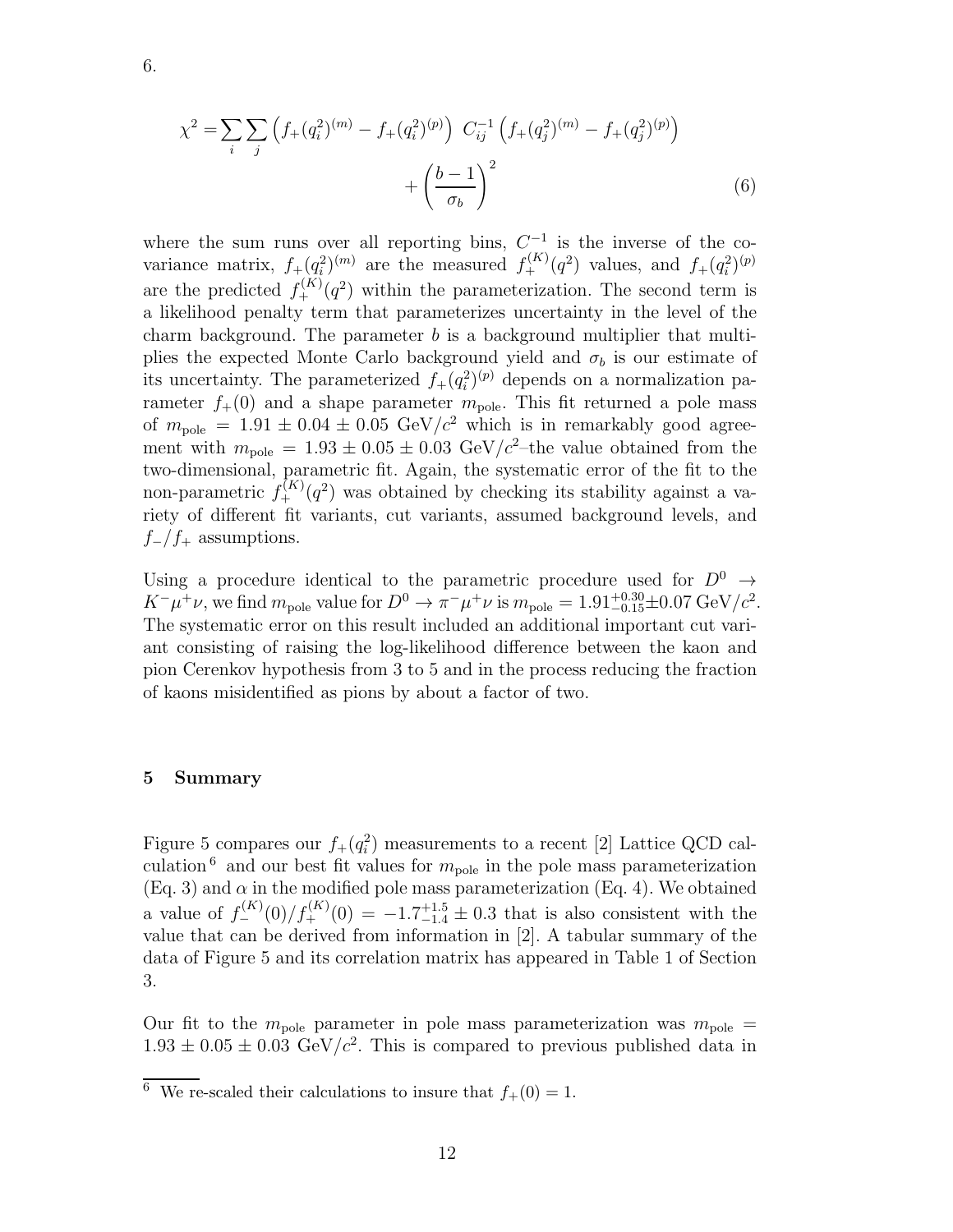

Fig. 5. The background subtracted  $f_{+}^{(K)}(q^2)$  (diamonds with error bars) is compared to a pole form with  $m_{\rm{pole}} = 1.93 \text{ GeV}/c^2$  (solid curve), a modified pole form with  $\alpha = 0.28$  (dashed curve), and the unquenched, Lattice QCD, calculations given in reference [2] (triangles with no error bars). This form factor is for the process  $D^0 \to K^- \mu^+ \nu$ . The  $\alpha$  and  $m_{\text{pole}}$  used for the plots are obtained using the two-dimensional, parameterized fit.

Figure 6. The most recent  $m_{\text{pole}}$  is from CLEO [10] who obtain  $m_{\text{pole}} = 1.89 \pm 1.89$  $0.05 \pm 0.035 \text{ GeV}/c^2$ . All data are remarkably consistent.



Fig. 6. Summary of  $m_{\text{pole}}$  measurements. All data are consistent with a weighted average pole mass of  $m_{\text{pole}} = 1.91 \pm 0.04 \text{ GeV}/c^2$ . The upper solid line shows the spectroscopic pole mass at  $m_{D_{s}^{*}}$ . The lower solid line and two dashed lines represent the weighted average and its error. Our weighted average of all data is 5.1  $\sigma$  lower than  $m_{D_s^*}$ .

Our fit to the  $\alpha$  parameter for the modified pole form is  $\alpha = 0.28 \pm 0.08 \pm 0.07$ from the parameterized, two-dimensional fit. This is very consistent with 0.32  $\pm 0.09 \pm 0.07$ , the value obtained from our fits to non-parametric data shown in Figure 3. The most recent published measurement is from CLEO [10] who obtain  $\alpha = 0.36 \pm 0.10^{+0.03}_{-0.07}$ . Our value for the  $\alpha$  parameter is 1.9  $\sigma$  lower than the value quoted in [2] for  $D^0 \to K^- \mu^+ \nu$ .<sup>7</sup>

<sup>&</sup>lt;sup>7</sup> We believe that only statistical errors on  $\alpha$  are included in [2]